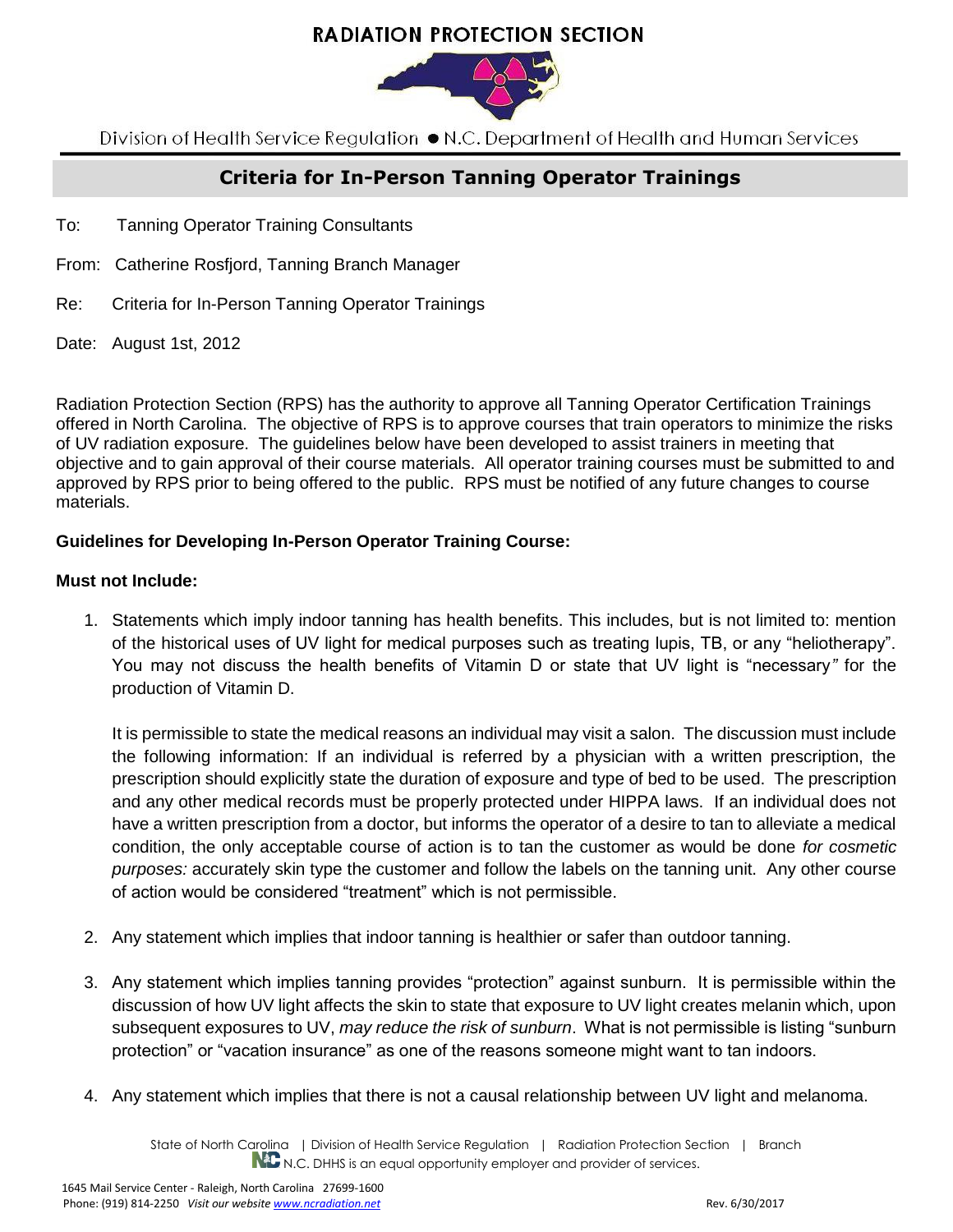5. Any marketing or promotional statements for indoor tanning. This includes, but is not limited to: the ability to tan year round, receiving a known amount of UV exposure, sunburn protection, convenience, privacy, unlimited tanning, or listing any of the reasons someone might choose to tan indoors.

### **Must Include:**

- 1. At a minimum, the curriculum must cover 1) procedures for correct operation of the tanning facility and tanning equipment; 2) recognition of injury or overexposure to ultraviolet radiation; 3) the tanning equipment manufacturer's procedures for operation and maintenance of the tanning equipment; 4) the determination of skin type of customers and appropriate determination of duration of exposure to registered tanning equipment; and 5) emergency procedures to be followed in case of injury.
- 2. At least one of the following statements must be included at some point in the training:
	- The International Agency for Cancer Research classified UV-emitting tanning devices as "carcinogenic to humans" in July, 2009. (IARC; [http://www.iarc.fr/en/media](http://www.iarc.fr/en/media-centre/iarcnews/2009/sunbeds_uvradiation.php)[centre/iarcnews/2009/sunbeds\\_uvradiation.php\)](http://www.iarc.fr/en/media-centre/iarcnews/2009/sunbeds_uvradiation.php)
	- Exposure to UV, either naturally from the sun or from artificial sources such as sunlamps, is a known risk factor for skin cancer. (World Health Organization; [http://www.who.int/mediacentre/factsheets/fs287/en/\)](http://www.who.int/mediacentre/factsheets/fs287/en/)
	- Additional exposure to UV from sunbeds is likely to enhance the well-known detrimental consequences of excessive solar UV exposure. (World Health Organization; [http://www.who.int/mediacentre/factsheets/fs287/en/\)](http://www.who.int/mediacentre/factsheets/fs287/en/)
	- There is no evidence to suggest that UV exposure from any type of sunbed is less harmful than UV exposure from the sun. (World Health Organization; [http://www.who.int/mediacentre/factsheets/fs287/en/\)](http://www.who.int/mediacentre/factsheets/fs287/en/)
	- There is a widespread false belief that a tan acquired using a sunbed will offer good skin protection against sunburn for a holiday in a sunny location. In reality, a tan acquired using a sunbed offers only limited protection against sunburn from solar UV. It has been estimated that a sunbed tan offers the same protective effect as using a sunscreen with a sun protection factor (SPF) of only 2-3. (World Health Organization; [http://www.who.int/mediacentre/factsheets/fs287/en/\)](http://www.who.int/mediacentre/factsheets/fs287/en/)
	- Melanoma is the second most common cancer in women ages 20 to 29 in the United States. Older white men have the highest mortality rates from melanoma. Melanoma is the sixth most common cancer in men and women. (Cleveland Clinic; [http://www.clevelandclinicmeded.com/medicalpubs/diseasemanagement/dermatology/cutaneous](http://www.clevelandclinicmeded.com/medicalpubs/diseasemanagement/dermatology/cutaneous-malignant-melanoma/)[malignant-melanoma/\)](http://www.clevelandclinicmeded.com/medicalpubs/diseasemanagement/dermatology/cutaneous-malignant-melanoma/)
- 3. Provide a copy of NC state tanning regulations which can be found at <http://ncradiation.net/Tanning/rules/sec1400index.htm> .
- 4. Provide a copy of a Consumer Statement, Consumer Injury Report, Warning Sign, and examples of a Consumer Record, Maintenance Log, and Inspection Highlights. All forms can be found on the RPS webpage<http://ncradiation.net/Tanning/guides.htm>All of these forms will assist the operator in passing inspections.
- 5. A 50 question test covering the information from #1 4 above, which the student must pass with a 80% grade or higher. The student may attempt the test up to 3 times.

State of North Carolina | Division of Health Service Regulation | Radiation Protection Section | Branch NL N.C. DHHS is an equal opportunity employer and provider of services.